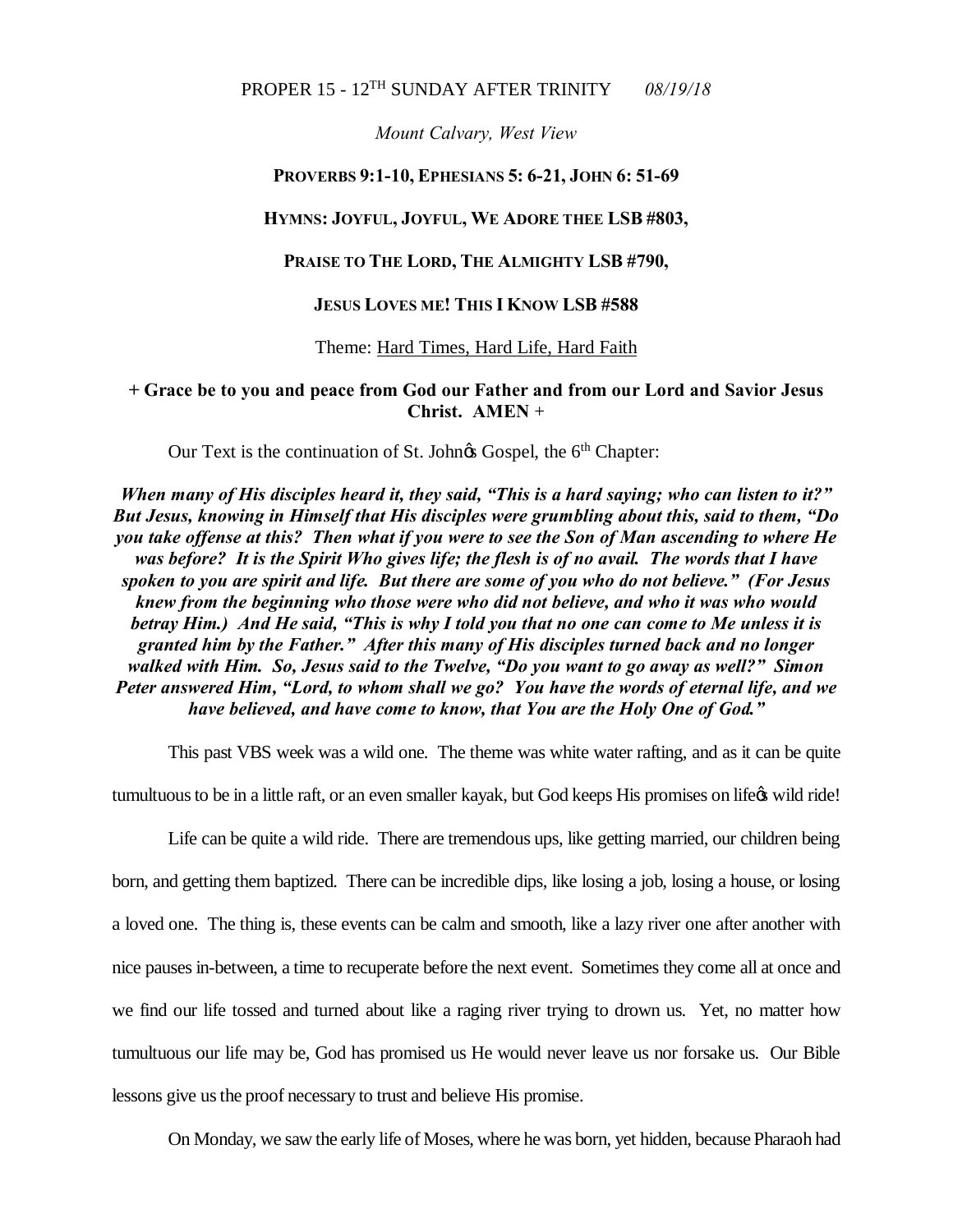a decree that all the Hebrew boys should be immediately killed. I think we can all agree that this is worse than any situation we may have been in. Pharaohdid this because if there are no Hebrew boys, they cannot grow into Hebrew men and thereby become a great army and revolt against his rule. What a plan, yes? Ah, but God thwarts the plans of men: "*The heart of man plans his way, but the Lord establishes his steps*. $\ddot{o}$  Proverbs 16 verse 9. Even though Pharaoh thinks he has this all planned out, God makes everything work out for His glory and our good. Even though Pharaoh wanted all the Hebrew boys killed, God saved Moses in giving the mother the faith that her basket will keep Moses afloat; that he would survive the journey in the Nile amongst the crocodiles. That He would save His people through this Moses, and make His people enter into the promised land of their father, Abraham.

So, on Monday we saw that God protects the little children, Tuesday we saw that Jesus let the people enter the promise land with His blessings upon another appointed prophet. Moses had led the people through the red sea on dry ground and thereby established that God was with them through His mouthpiece, Moses. With the death of Moses, people feared that God left them. When God told Joshua to have the priest with the ark of God touch the water, God did the miracle of setting the wall of water so again the people could pass over on dry ground, signifying that God has not abandoned His people, but is as near as His Word and His appointed prophet.

Which leads us to Wednesday, where the Jordan river once again is featured, this time as a bathing place for Naaman, who had a case of seemingly incurable leprosy. Yet through God $\alpha$  Word, Naaman was told to dip into the Jordan river seven times and he would be cured. Naaman complained mightily, but when he finally did as He was told, was given restoration from his disease. And he was not a believer! Yes, God allows the rain to fall on the just and the unjust as well as allowing the sun to shine on the unrighteous as well as the righteous. We are only asked to receive such goodness with thanksgiving to the real God that gives us these things. Not to earn it, but to give thanks for all we have to sustain this body and life, for God is faithful, yes, He is!

Thursday jumped out of the Old Testament, over the Gospels, and landed in the Acts of the

-2-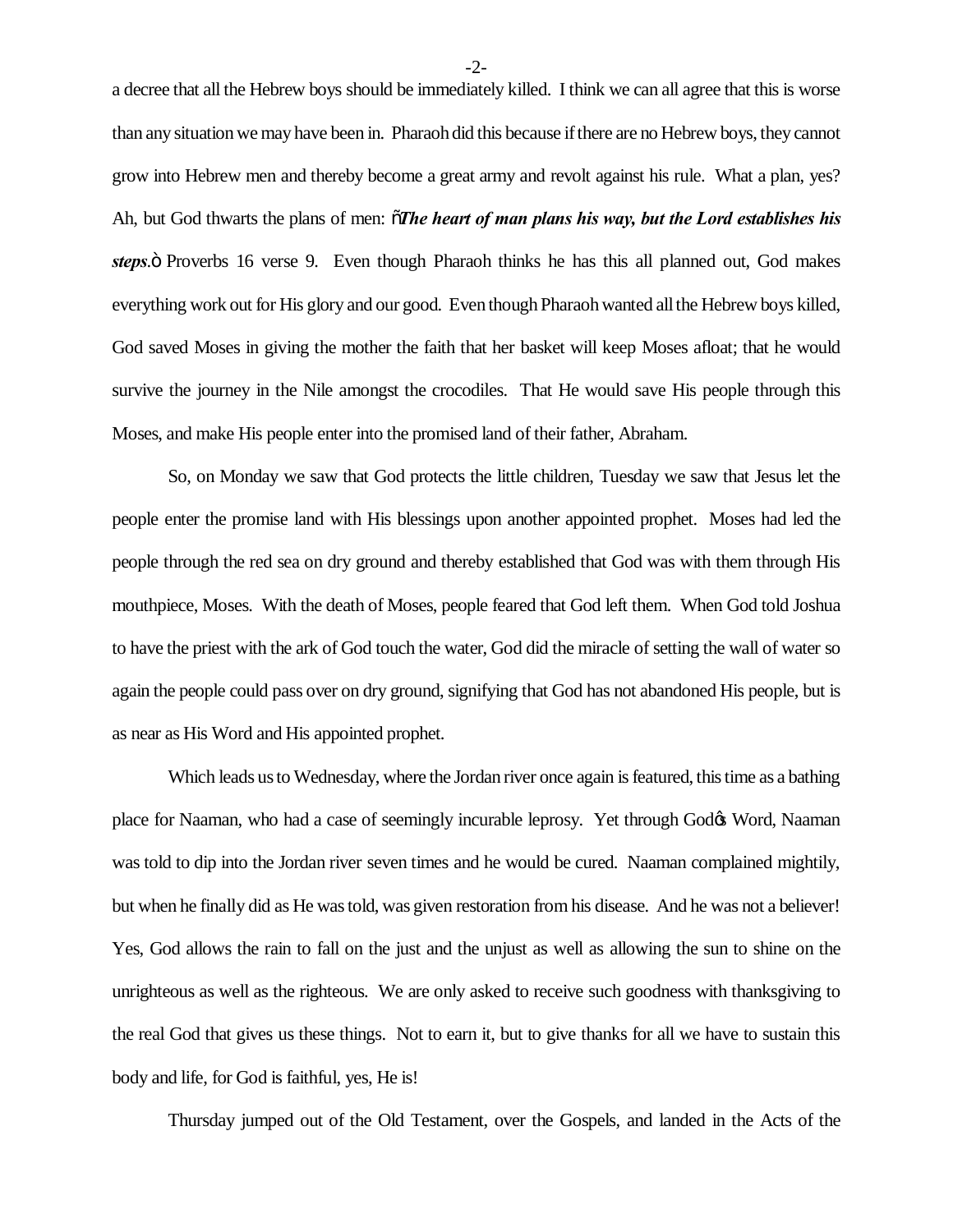Apostles, where Paul is in the midst of a terrible storm in a boat that was going to break up. God told him it would happen, but if only the people on the boat would believe in His salvation, they would be saved. If they left the boat, there was no hope for them. It was touch and go for the 276 souls on board, many attempting to try and save themselves but were stopped. Yet, God gave them hope through His Word, and they all survived.

Monday Moses was in peril, Tuesday the people of Israel were in peril, Wednesday Naaman was in peril, Thursday 279 people were in peril. And you tell me you had a bad week. Well, Friday was a real up day, where we saw Jesus baptized. Jesus fulfilled all righteousness by being baptized and thereby consecrating all baptisms in the Father, Son and Holy Ghost as the one true baptism for the forgiveness of all sins. Indeed, though the world is a tumultuous place, God has a promise that in Baptism we are His children and that the world may rant and rave, and collapse and destroy, yet Jesus is our Savior, Yes, He is, and nothing can take that from you. Not the world, not the devil, not even our very own flesh.

Yes, we may face hard times in life, yes, we may face a hard life because of the sinfulness in this world, but with our Hard and fast faith, we are saved by the cross where Our Savior Jesus has shed His body and blood and given us the living bread that came down from heaven. The world can complain and grumble that it does not like the Word of God being the Salvation necessary for salvation, but like the Words of Peter, we can face any hardship, for we confess with him, *"Lord, to whom shall we go? You have the words of eternal life, and we have believed, and have come to know, that You are the Holy One of God.* "He has come, He has died, He has risen, you have faith given in your baptism, and you are saved.

So take heart, though your life is filled with hard times, making it a hard life by earthly standards, remember that our God is always with you, has redeemed you by Christ and His blood from the cross, and will by the Holy Ghost keep you firm in the truth of His Word, Hard in the Faith, that you may enter into eternal glories. Rejoice, for Indeed, God says YES to us through Jesus, for all the promises of God find their YES in Him. In our Triune God's Name, we pray. **AMEN.**

-3-